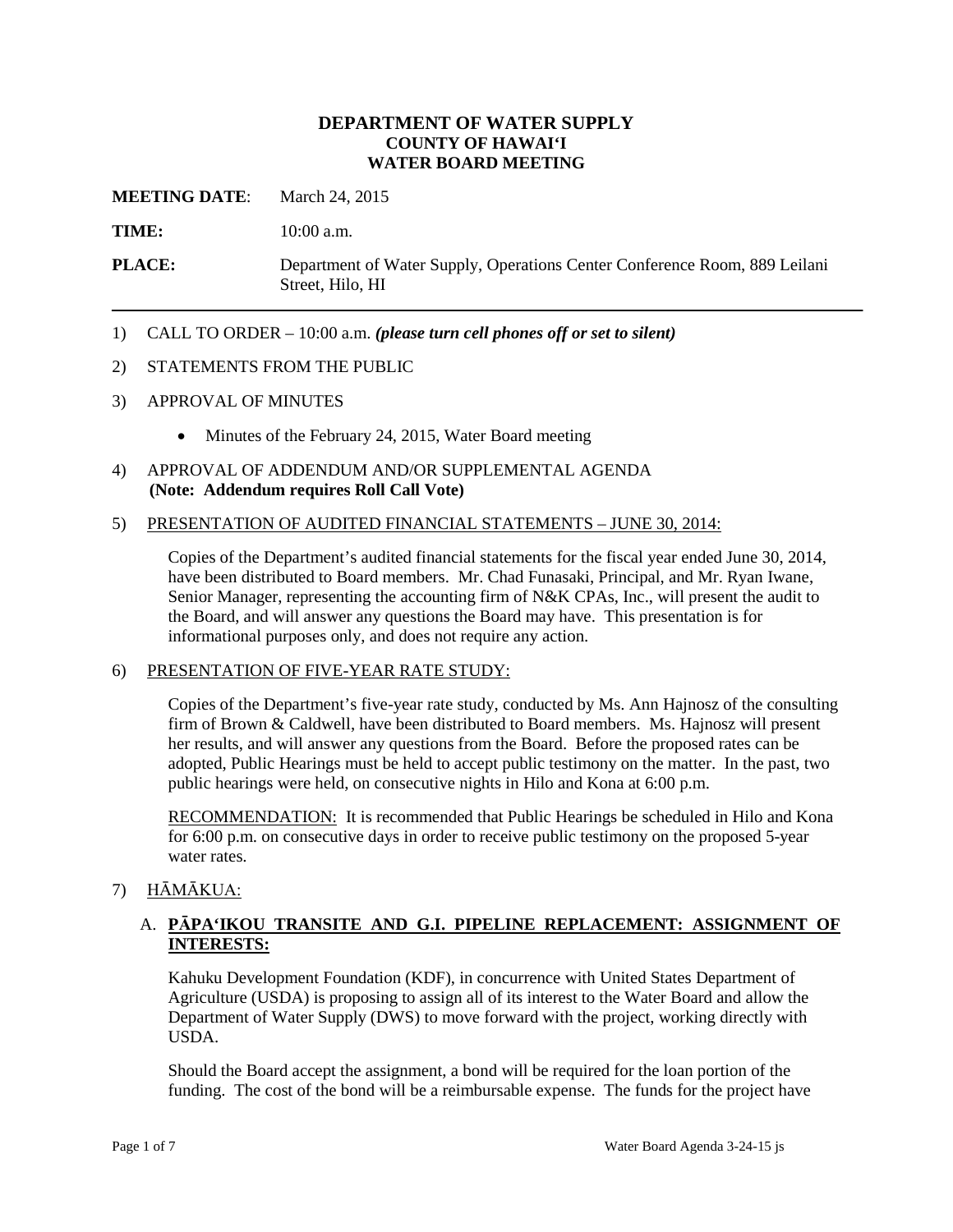been allocated through a \$4,105,000 loan and a \$3,470,000 grant (for a total amount of \$7,575,000).

RECOMMENDATION: It is recommended that the Water Board approve the assignment of the PĀPA'IKOU TRANSITE AND G.I. PIPELINE REPLACEMENT project from Kahuku Development Foundation, and authorize either the Chairperson or the Vice-Chairperson to sign all necessary documents, subject to approval by Corporation Counsel.

# 8) SOUTH KOHALA:

## A. **RESOLUTION NO. 2015-01, APPROVING THE RECEIPT AND EXPENDITURE OF MONIES FOR THE WAIMEA WATER TREATMENT PLANT COMPLIANCE UPGRADES – PHASE 2 PROJECT (FUNDED BY THE DRINKING WATER STATE REVOLVING FUND):**

#### *(Note: Resolution requires roll call vote)*

This Water Board Resolution No. 2015-01 seeks to supersede Resolution No. 2011-05. Resolution No. 2011-05 previously approved a lower amount than what is necessary. The Resolution is a prerequisite for the Drinking Water State Revolving Fund (DWSRF) program. This Resolution is specifically identified for the following project: JOB NO. 2010-964, WAIMEA WATER TREATMENT PLANT COMPLIANCE UPGRADES - PHASE 2, and authorizes the Manager–Chief Engineer or Deputy to execute loans and/or grants with the State Department of Health for up to \$11,500,000.00.

RECOMMENDATION: It is recommended that the Water Board adopt DRINKING WATER STATE REVOLVING FUND RESOLUTION NO. 2015-01, APPROVING THE RECEIPT AND EXPENDITURE OF MONIES FOR THE WAIMEA WATER TREATMENT PLANT COMPLIANCE UPGRADES – PHASE 2 PROJECT (FUNDED BY THE DRINKING WATER STATE REVOLVING FUND), subject to the approval of Corporation Counsel.

## 9) NORTH KONA:

## A. **JOB NO. 2012-985, HUALĀLAI DEEPWELL REPAIR:**

The contractor, Beylik Drilling and Pump Service, Inc., is requesting a contract change order and contract time extension for the Hualālai Deepwell Repair. The contract change order is for the replacement and repair of damaged materials and equipment, and troubleshooting services for Hualālai Deepwell. Amid repeated failures of the motor's thrust bearing, the well repair has involved multiple repair cycles and associated costs for equipment, labor, shipping, pump and motor repairs/testing and replacement materials including thrust bearings, step-up transformer, junction box, column pipe, discharge head, and check valves. Total project costs shall not exceed \$667,891.56. The description of additional materials and associated fees are as follows:

| Original Contract Amount:                                              | \$79,223,00                     |  |
|------------------------------------------------------------------------|---------------------------------|--|
| Original Contingency amount:                                           | 7.922.00                        |  |
| $1st$ Additional Contingency & 123 day extension request:              | 94,500.00 (approved 10/22/13)   |  |
| $2nd$ Additional Contingency & 273 day extension request:              | 53,611.72 (approved $6/24/14$ ) |  |
| 3 <sup>rd</sup> Additional Contingency request (emergency procurement) | 23,581.06                       |  |
| $4th$ Additional Contingency & 274 day extension request:              | \$409,053.78                    |  |

The contractor, Beylik Drilling and Pump Service, Inc., is also requesting a contract time extension of 274 calendar days. This is due to unforeseen events, involving repeated failures of the motor's thrust bearing. This request is to cover the time expended on troubleshooting, well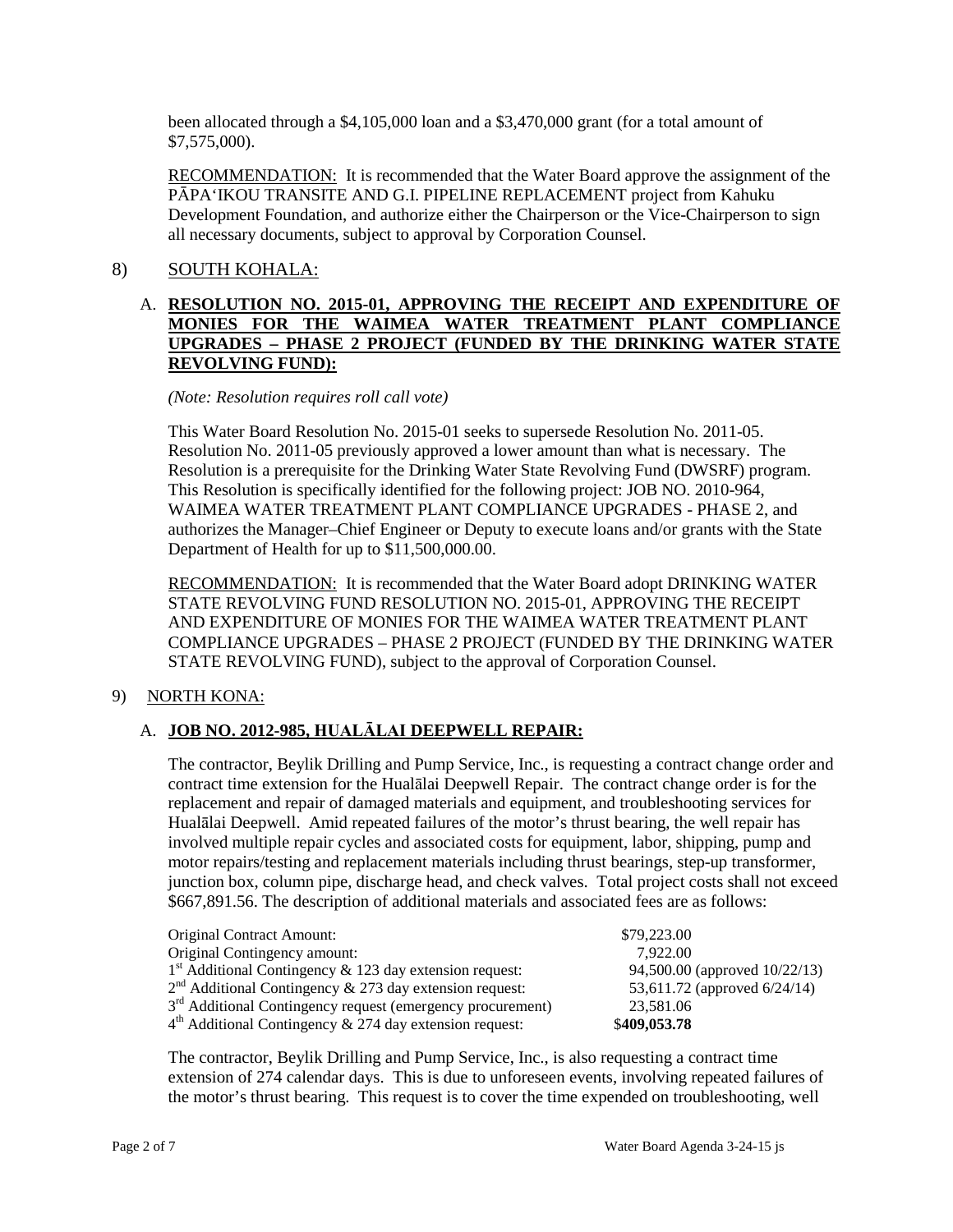extraction and repair of damaged equipment; and the time required to procure replacement materials and for reinstallation work. These factors were beyond the control of the contractor and the original scope of the repair.

RECOMMENDATION: It is recommended that the Board approve an increase in contingency of \$409,053.78 to Beylik Drilling and Pump Service, Inc., and approve a contract time extension of 274 calendar days for JOB NO. 2012-985, HUALĀLAI DEEPWELL REPAIR. If approved, the contract completion date will be revised from October 31, 2014, to July 31, 2015.

## B. **EXTENSION OF THE DUE DILIGENCE PERIOD WITHIN THE WELL DEVELOPMENT AGREEMENT (KEAUHOU RESORT DEVELOPMENT AREA) WITH TRUSTEES OF BERNICE PAUAHI BISHOP (KS), KAMEHAMEHA INVESTMENT CORPORATION (KIC), AND THE WATER BOARD:**

The Trustees of the Estate of Bernice Pauahi Bishop ("KS") and Kamehameha Investment Corporation ("KIC") entered into an agreement with the Water Board to develop one of KIC's wells that have been previously drilled and tested, and has similar properties to our other high level aquifers.

In this agreement, the Department of Water Supply (DWS) was to perform its due diligence within a two-year period to assess the condition of an existing well and to procure a consultant. DWS is proposing a time extension of the due diligence period until October 31, 2015, to coordinate with Kamehameha Schools and to determine the location and size of the site(s) and alignment of the waterline for the design of the well and supporting facilities to be constructed on KS properties.

RECOMMENDATION: It is recommended that the Water Board approve the request for extension of the due diligence period within the Well Development Agreement (Keauhou Resort Development Area) with trustees of Bernice Pauahi Bishop (KS), Kamehameha Investment Corporation (KIC) and the Water Board to October 31, 2015, to determine the final scope of work.

## 10) MISCELLANEOUS:

## A. **DEDICATION OF WATER SYSTEMS:**

The Department has received the following documents for action by the Water Board. The water systems have been constructed in accordance with the Department's standards and are in acceptable condition for dedication.

*(Item 1. was deferred from the February 24, 2015, Board meeting.)*

#### **1. GRANT OF EASEMENT AND BILL OF SALE**

Grantors/Sellers: Edward J. Rapoza and Rhondall K. Rapoza, Robert D. Triantos and Richard S. Fallon and Nancy T. McKinley Tax Map Key: (3) 7-6-011: 03 (portion), 009 (portion) and 019 (portion) Facilities Charge: \$79,380.00 Final Inspection Date: *TBA* Water System Cost: \$ *TBA*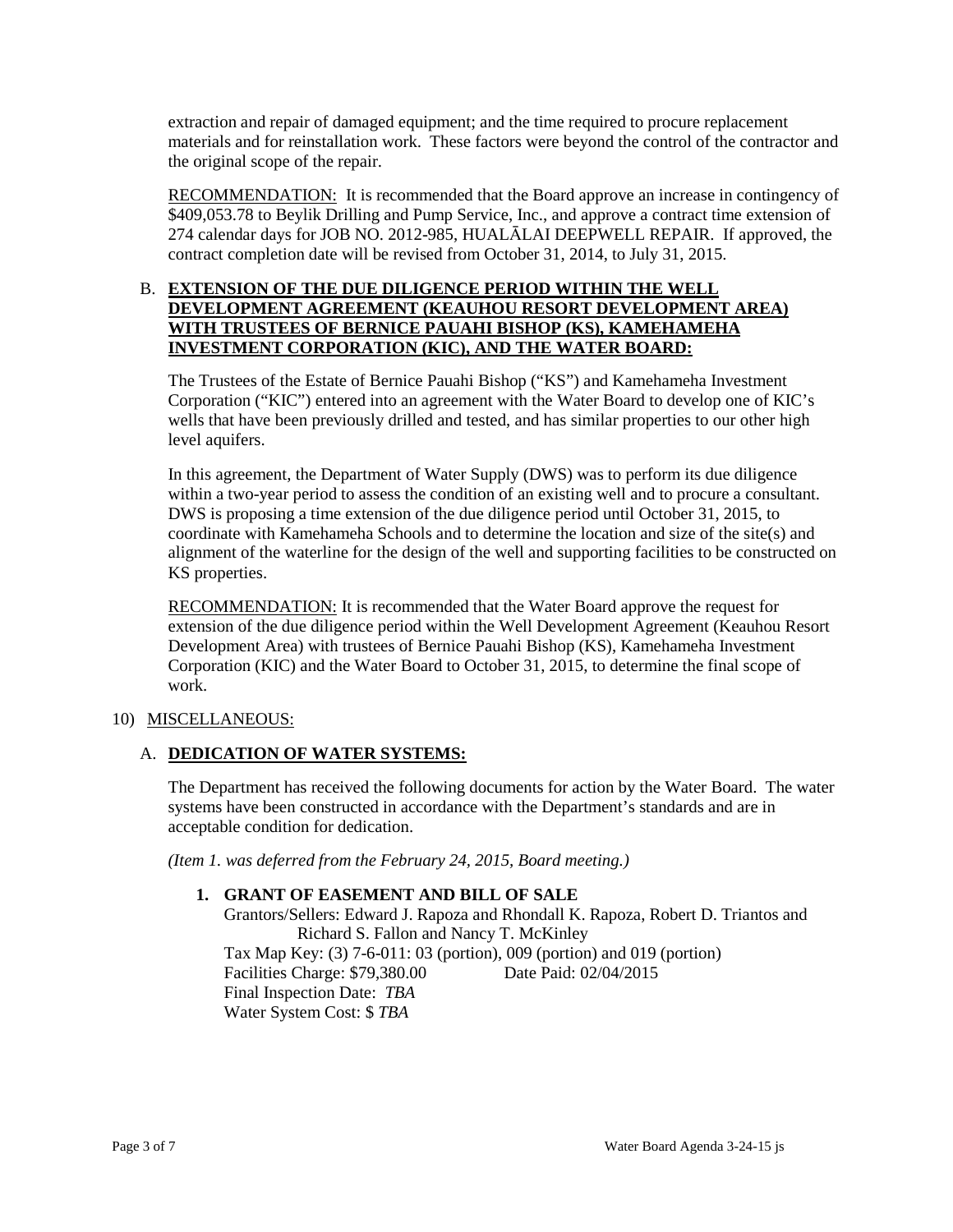#### **2. GRANT OF EASEMENT** (For Water Meter Purposes) Grantors: Kohanaiki Shores LLC Tax Map Key: (3) 7-3-068: 001 portion

RECOMMENDATION: It is recommended that the Water Board accept these documents subject to the approval of the Corporation Counsel and that either the Chairperson the Vice-Chairperson be authorized to sign the documents.

## B. **DEPARTMENT OF WATER SUPPLY PROPOSED OPERATING BUDGET FOR FISCAL YEAR (FY) 2016 AND 5-YEAR CAPITAL IMPROVEMENT PROJECTS (CIP) BUDGET FOR FY2016-2020:**

The Department's FY2016 Operating Budget, totaling \$53,174,000, and 5-Year CIP Budget for FY2016–2020, have been distributed for the Board's review and advertised for the public's review. A public hearing was held prior to this meeting to accept public testimony. The Board may change either Budget, or adopt them as presented over two readings.

**RECOMMENDATION:** It is recommended that the Water Board approve the Department's FY 2016 Operating budget and 5-year C.I.P. budgets for Fiscal Years 2016-2020 on this first of two readings.

# C. **POWER COST CHARGE:**

Departmental power costs have declined as a result of a decline in HELCO billings for electricity for the Department's wells and pumps. The Department proposes reducing the Power Cost Charge from \$2.35 to \$2.32 per thousand gallons to reflect this decline. In order to accept public testimony on this change, a Public Hearing should be scheduled before the new Power Cost Charge is reduced.

RECOMMENDATION: It is recommended that the Board approve holding a Public Hearing on April 28, 2015, at 9:45 a.m., to receive testimony on reducing the Power Cost Charge from \$2.35 to **\$2.32**, effective May 1, 2015.

#### D. **RENEWAL OF CONTRACT FOR MAINTENANCE AGREEMENT – SOUTH KOHALA, HĀMĀKUA, AND LAUPĀHOEHOE SITES (BRANTLEY CENTER, INC.):**

Brantley Center, Inc., presently has a Maintenance Agreement for site maintenance for the Department's South Kohala, Hāmākua, and Laupāhoehoe tank and pump sites. They are requesting to renew the Agreement from July 1, 2015, to June 30, 2016. The rates would be as follows:

| Total:                                                        | <u>\$96,899.88</u> |
|---------------------------------------------------------------|--------------------|
| Laupāhoehoe -- $$738.48/month x 12 months =$                  | 8.861.76           |
| Hāmākua -- \$2,944.16/month x 12 months = $35,329.92$         |                    |
| South Kohala -- $$4,392.35/m$ onth x 12 months = $$52,708.20$ |                    |

The Department has the right to award the contract to Brantley Center, Inc., without advertising or calling for bids, according to Hawai'i Revised Statutes Section 103D-1010. Brantley Center, Inc., has submitted the necessary documents to meet the requirements as a qualified rehabilitation facility.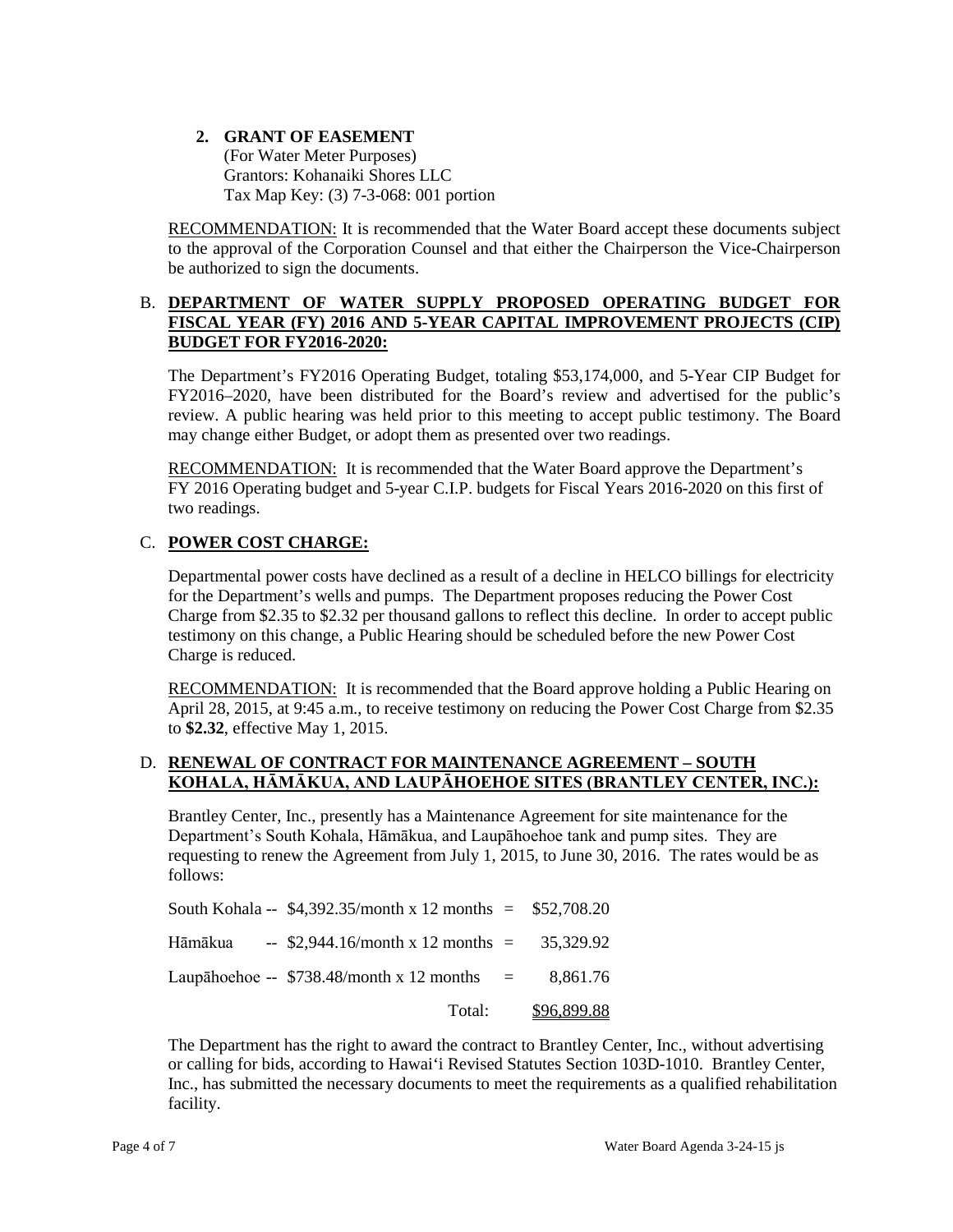This is a 10% increase from their last increase for FY2013-2014.

Brantley Center's performance has been satisfactory, and the costs are reasonable. A total of 41 sites are covered by this agreement.

RECOMMENDATION: It is recommended that the Board award the contract for the RENEWAL OF CONTRACT FOR MAINTENANCE AGREEMENT – SOUTH KOHALA, HĀMĀKUA, AND LAUPĀHOEHOE SITES (BRANTLEY CENTER, INC.) to Brantley Center, Inc., for a period from July 1, 2015, to June 30, 2016 at a total cost of \$96,899.88, and that either the Chairperson or the Vice-Chairperson be authorized to sign the documents, subject to approval by Corporation Counsel.

#### E. **UPDATE RE: NATIONAL PARKS SERVICE'S PETITION TO DESIGNATE KEAUHOU AQUIFER AS A GROUND WATER MANAGEMENT AREA:**

For discussion and possible action.

## F. **EXECUTIVE SESSION RE: NATIONAL PARKS SERVICE'S PETITION TO DESIGNATE KEAUHOU AQUIFER AS A GROUND WATER MANAGEMENT AREA:**

The Water Board anticipates convening an executive meeting, closed to the public, pursuant to Hawai'i Revised Statutes, Sections 92-4, 92-5(a)(2), to discuss mediation as directed by the Commission on Water Resource Management regarding the National Park Service's petition to designate Keauhou Aquifer as a Ground Water Management Area, and for the purpose of consulting with the Water Board's attorney on questions and issues pertaining to the Water Board's powers, duties, privileges, immunities and liabilities.

## G. **DISCUSSION OF AMENDING RULES AND REGULATIONS REGARDING PLACING RESPONSIBILITY WITH PROPERTY OWNERS FOR TENANTS' DELINQUENT BILLS:**

Sub-Committee to report on proposed amendments to the Rules and Regulations regarding placing responsibility with property owners for tenants' delinquent bills, with discussion.

#### H. **AD HOC COMMITTEE PURSUANT TO HRS SECTION 92-2.5(B) TO PRESENT, DISCUSS AND/OR NEGOTIATE FOR LEGISLATION REGARDING THE PLACEMENT OF SUCH LIENS ON REAL PROPERTY FOR NON-PAYMENT OF WATER BILLS:**

The Ad Hoc Committee is exploring legislation pursuant to HRS Section 92-2.5(B) which would allow the placement of an automatic lien on property for non-payment of water bills. The Ad Hoc Committee will present, discuss, and/or negotiate for such legislation with any necessary person including, but not limited to, any water or wastewater department or division of any county, and/or with any legislators in the State of Hawai`i.

The Ad Hoc Committee is also exploring a revision of the Department of Water Supply Rules and Regulations to hold a property owner responsible for any water bill for water service to such property, whether or not the property owner resides on the property; and that no water service will be granted to such property until all such delinquencies are paid or other agreement is reached.

For discussion and possible action.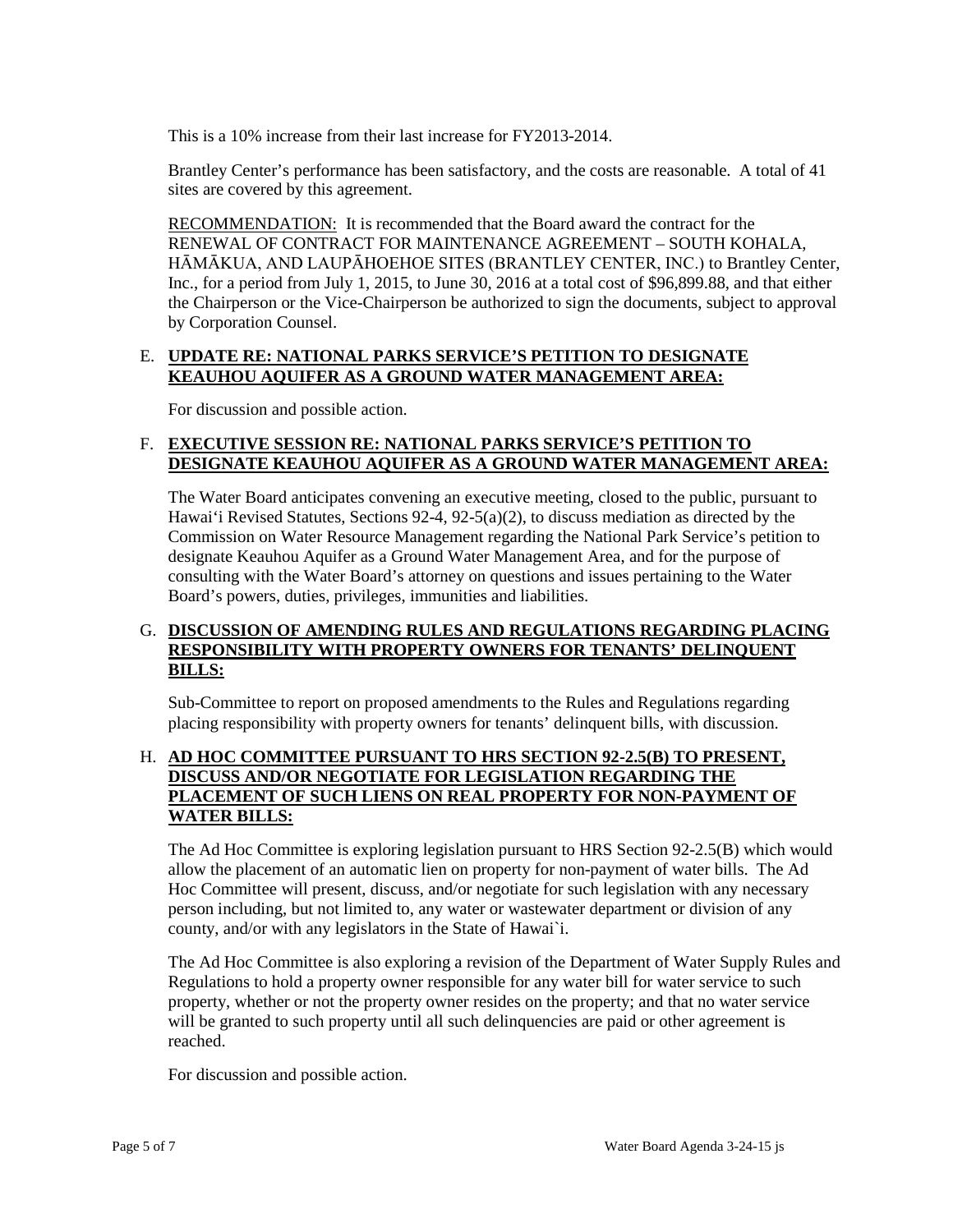## I. **MONTHLY PROGRESS REPORT**:

Submission of Progress Report of Projects by the Department. Department personnel will be available to respond to questions by the Board regarding the status/progress of any project.

#### J. **REVIEW OF MONTHLY FINANCIAL STATEMENTS:**

Submission of financial statements and information relating to the financial status of the Department. Department personnel will be available to respond to questions by the Board relating to the financial status of the Department.

#### K. **MANAGER-CHIEF ENGINEER'S EVALUATION FOR CALENDAR YEAR 2014:**

*(This Item was continued from the February 24, 2015, Board meeting.)*

Discussion/Action on Manager-Chief Engineer's evaluation and compensation.

#### L. **EXECUTIVE SESSION:**

The Board anticipates convening an executive meeting to consider the evaluations of the Manager-Chief Engineer, as authorized by Hawai'i Revised Statutes, Sections 92-4, and 92- 5(a)(2), 92-5(a)(4) and Hawai`i County Charter Section 13-20(b), where consideration of matters affecting privacy will be involved, and for the purpose of consulting with the Water Board's attorney on questions and issues pertaining to the Water Board's powers, duties, privileges, immunities, and liabilities.

#### M. **DISCUSSION OF PROCESS AND CRITERIA FOR SELECTION OF NEW MANAGER-CHIEF ENGINEER OF THE DEPARTMENT OF WATER SUPPLY:**

The Water Board will discuss the process and criteria for selection of the new Manager-Chief Engineer of the Department of Water Supply.

#### N. **EXECUTIVE SESSION RE: PROCESS AND CRITERIA FOR SELECTION OF NEW MANAGER-CHIEF ENGINEER OF THE DEPARTMENT OF WATER SUPPLY:**

The Water Board anticipates convening an executive meeting, closed to the public, pursuant to Hawai'i Revised Statutes, Sections 92-4 and 92-5(a)(4) for the purpose of consulting with the Water Board's attorney on questions and issues pertaining to the Water Board's powers, duties, privileges, immunities and liabilities. A two-thirds vote, pursuant to HRS Section 92-4, is necessary to hold an executive meeting.

#### O. **MANAGER-CHIEF ENGINEER'S REPORT:**

The Manager-Chief Engineer will provide an update or status on the following:

- 1) Lava Update
- 2) Public Information and Education Specialist Update

#### P. **CHAIRPERSON'S REPORT:**

Chairperson to report on matters of interest to the Board.